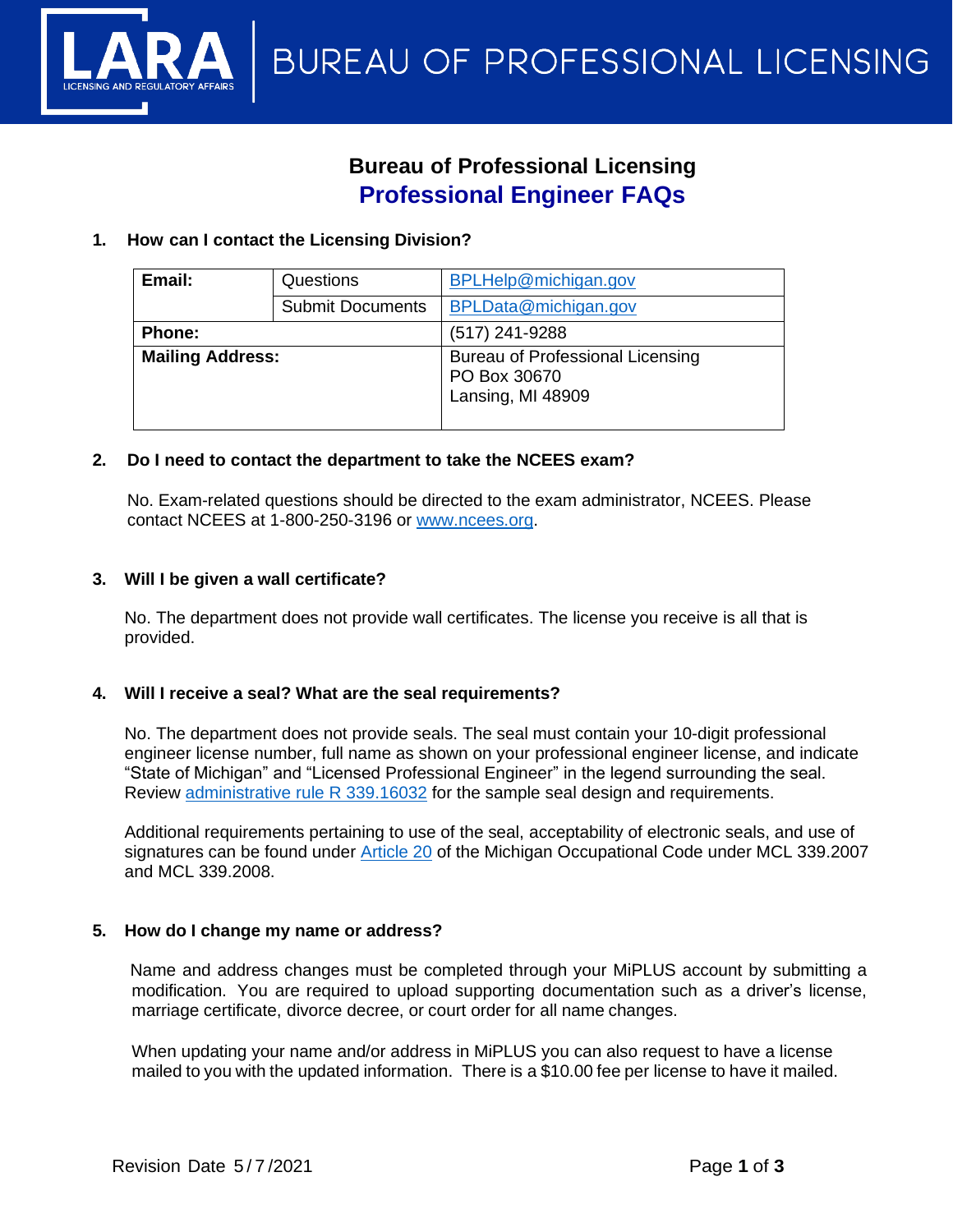# **MICHIGAN PROFESSIONAL ENGINEER FAQS**

#### **6. How will I know when I need to renew? Can I renew my license early?**

You will be sent a renewal notification to both your mailing and email address on record approximately 90 days prior to the expiration date of your license. You will not be able to renew before that time. Remember to notify the Department of any address change by submitting a MiPLUS modification. It is your responsibility as a licensed professional to renew your license on time**. Failure to receive the renewal postcard, email notification, or to notify the Department of an address change does not exempt you from renewing your license on time.**

You can renew online by logging into your MiPLUS account at [www.michigan.gov/MiPLUS.](http://www.michigan.gov/MiPLUS) You may pay your renewal fee by using a debit or credit card containing a Discover, MasterCard, Visa,or American Express logo.

# **7. Is there a grace period for my renewal?**

Yes, there is a 60-day grace period in which you may renew your license without having to go through the relicensure process. However, if you renew during the 60-day grace period, there is an additional \$20.00 late fee.

# **8. I have not completed my continuing education and my license is about to expire. What should I do?**

[Administrative rule R 339.16040](https://ars.apps.lara.state.mi.us/AdminCode/DownloadAdminCodeFile?FileName=R%20339.16001%20to%20R%20339.16044.pdf) requires an applicant who has been licensed during the 2-year period immediately preceding the expiration date to obtain qualifying continuing education during the 2-year period immediately preceding the expiration date. If you have not met the continuing education requirements before the expiration date of the license, you will need to submit an application for relicensure.

#### **9. My license has expired but it is within the 60-day late renewal period during which I may renew the license with a \$20 late fee. Can I complete continuing education during this 60 day renewal period?**

No. [Administrative rule R 339.16040](https://ars.apps.lara.state.mi.us/AdminCode/DownloadAdminCodeFile?FileName=R%20339.16001%20to%20R%20339.16044.pdf) requires an applicant who has been licensed during the 2year period immediately preceding the expiration date to obtain qualifying continuing education during the 2-year period immediately preceding the expiration date. If you have not met the continuing education requirements before the expiration date of the license, you will need to submit an application for relicensure.

# **10. How do I apply for a retired or emeritus license? Do I need to notify the department if I am retiring and no longer wish to practice?**

The [Michigan Occupational Code](http://www.legislature.mi.gov/(S(trbfh2ltu4bn3xvvihp3aipp))/mileg.aspx?page=getobject&objectname=mcl-Act-299-of-1980&query=on&highlight=occupational%20AND%20code) does not authorize the department to grant retired or emeritus status. Licensees can either renew the license at the time of renewal or allow the license to lapse by electing not to renew the license. Licensees do not need to notify the department if they do not intend to renew the license. If the license has lapsed and you wish to make the licene active again, you will need to submit an application for relicensure.